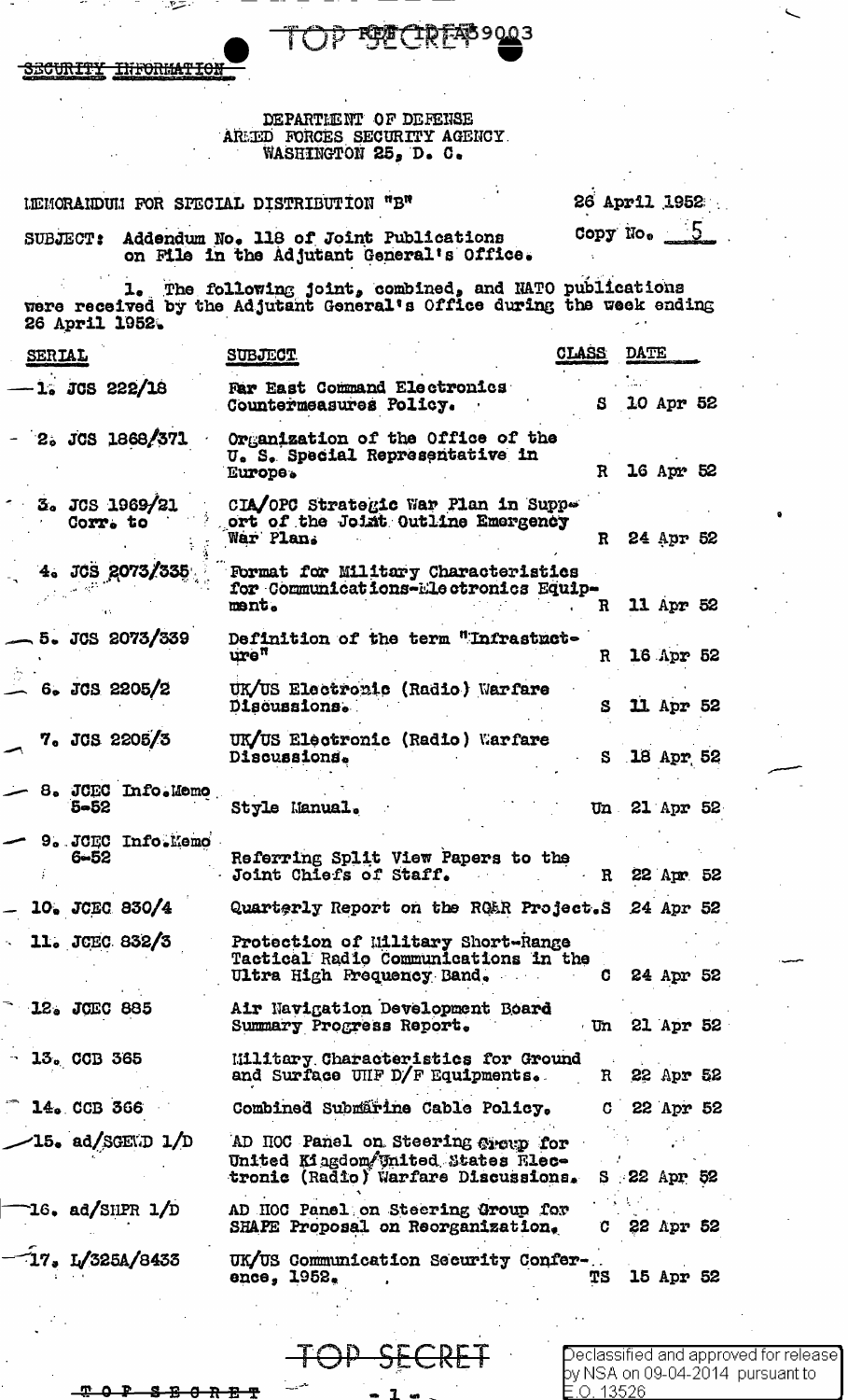| ਿਹਾ ਸਿੰਘ ਵਾਲੇ ਸੰਸਾਰ ਦੇ ਸ਼ਹਿਰ ਸਿੰਘ ਸੀ। ਇਸ ਦੇ ਸ਼ਹਿਰ ਸਿੰਘ ਸੀ। ਇਸ ਦੇ ਸ਼ਹਿਰ ਸਿੰਘ ਸੀ। ਇਸ ਦੇ ਸ਼ਹਿਰ ਸਿੰਘ ਸੀ। ਇਸ ਦੇ ਸ਼ਹ |                                                                                                                                          |              |                 |                |  |
|----------------------------------------------------------------------------------------------------------------|------------------------------------------------------------------------------------------------------------------------------------------|--------------|-----------------|----------------|--|
| SECURITY LUFORMATIO                                                                                            | REF_ID:A59003<br>サーカにしドヒー                                                                                                                |              |                 |                |  |
| <b>SUBJECT:</b>                                                                                                | Addendum No. 118 of Joint Publications<br>on File in the Adjutant General's Office.                                                      |              |                 |                |  |
| 18. L/325A/8464                                                                                                | BRUSA Communication Security Confer-<br>ence.                                                                                            | 73           |                 | $17$ Ay $r$ 52 |  |
| $-19. L/325A/8541$                                                                                             | BRUSA Communication Security Confer-<br>ence.                                                                                            | TS           |                 | 16 Apr 52      |  |
| 20. L/325A/8461                                                                                                | BRUSA Communication Security Confer-<br>enco <sub>o</sub>                                                                                | TS           |                 | 17 Apr 52      |  |
| 21. MOP 2748                                                                                                   | Forwarding of Extracts of GCHQ Month-<br>ly Status Report for February.                                                                  |              | TS 17 Apr 52    |                |  |
| Office of Communication Security.                                                                              | 2. The following publications were forwarded to file in the                                                                              |              |                 |                |  |
| $-1.9$ C/CS 8                                                                                                  | Air Force Address Groups (ACP 101)<br>Change No. 1                                                                                       | $\mathbf{R}$ |                 | 18 Apr 52      |  |
| $-2.$ C/IIP 5/42<br>No to He                                                                                   | Communications Instructions -Radio-<br>telephony Procedure (ACP 125(A))-<br>Change No. 1                                                 | $\mathbf R$  |                 | 18 Apr 52      |  |
| 5. C/IP 60/1<br>$C/SC$ 66                                                                                      | Agreement on Tape Relay Procedures<br>$(\text{ACP } 127(B))$ .                                                                           |              | R 21 Apr 52     |                |  |
| $-$ 4. C/MP 60/1<br>Corr. to                                                                                   | Agreement on Tape Relay Procedures<br>$(ACP 127(B))$ .                                                                                   |              | R 22 Apr 52     |                |  |
| $-$ 5. C/LIP 63/1                                                                                              | Pyrotechnics Signal Code (ACP 168) Un 22 Apr 52                                                                                          |              |                 |                |  |
| 6. $C/11P$ 79/D                                                                                                | Interchange of Traffic in the CAN-<br>UK-US Armed Services Communication<br>Fac111ties.                                                  | $\mathbf{R}$ |                 | 18 Apr 52      |  |
| 7. C/SC 65/D<br>Corr. to                                                                                       | Combined Cryptographic Procedure-<br>Method of Employment of Indicators<br>and Discriminants.                                            |              | $C = 22$ Apr 52 |                |  |
| $-8$ . J/CE 177/D                                                                                              | Joint Military Characteristics for<br>Communications Equipment for Estab-<br>lishment of Long Distance Operation-<br>al Circuits at VHF. | S            |                 | 24 Apr 52      |  |
| $\sim$ 9. J/FA 150/D $\cdot$                                                                                   | Frequency Allocation Implications<br>in Relation to ROAR Project.                                                                        |              | $C$ 24 Apr 52   |                |  |
| 10. J/IP 37/7/8                                                                                                | Joint Communications Instructions-<br>Part VII - Joint Tape Relay Proced-<br>ures (JANAP 127 $(A)$ ).                                    |              | R 22 Apr 52     |                |  |
| $11.5$ J/MP 84/9/D                                                                                             | Phonetic Alphabet for Joint and<br>Allied Use.                                                                                           |              | Un 23 $Ar$ 52   |                |  |
| 12. J/MP 102/1<br>$J/SP$ 141<br>$\!\!\mathrel{{\displaystyle\smile}}$<br>$J/\text{CCE}$ 47                     | Utilization of ACAN and EUCOM Tele -<br>communications Facilities by NATO<br>Signal Agencies.                                            |              | R 15 Apr 52     |                |  |
| 13. J/IP 109/D<br>Corr. to                                                                                     | Preparation of Address Indicating<br>Groups for Major Commands.                                                                          | TS           |                 | 21 Apr 52      |  |
| 14. J/SC 87/2                                                                                                  | Policy for the Issue of Crypto-<br>graphic Devices to Allied Combat-<br>ant Units.                                                       | S.           |                 | 22 Apr 52      |  |
| 15. J/SP 142/D<br>\$                                                                                           | Communications Bases (JCEC Proced-<br>ure in Commection with the SecDef<br>Momo of 8 Feb 52; Development of $)$                          |              | R 17 Apr 52     |                |  |
| 3.<br>Research and Development this week.                                                                      | No publications were forwarded to file in the Office of                                                                                  |              |                 |                |  |
| <u>IS E O R F T</u><br>r.                                                                                      | $2 \kappa$                                                                                                                               |              |                 |                |  |
|                                                                                                                |                                                                                                                                          |              |                 |                |  |

ina.<br>K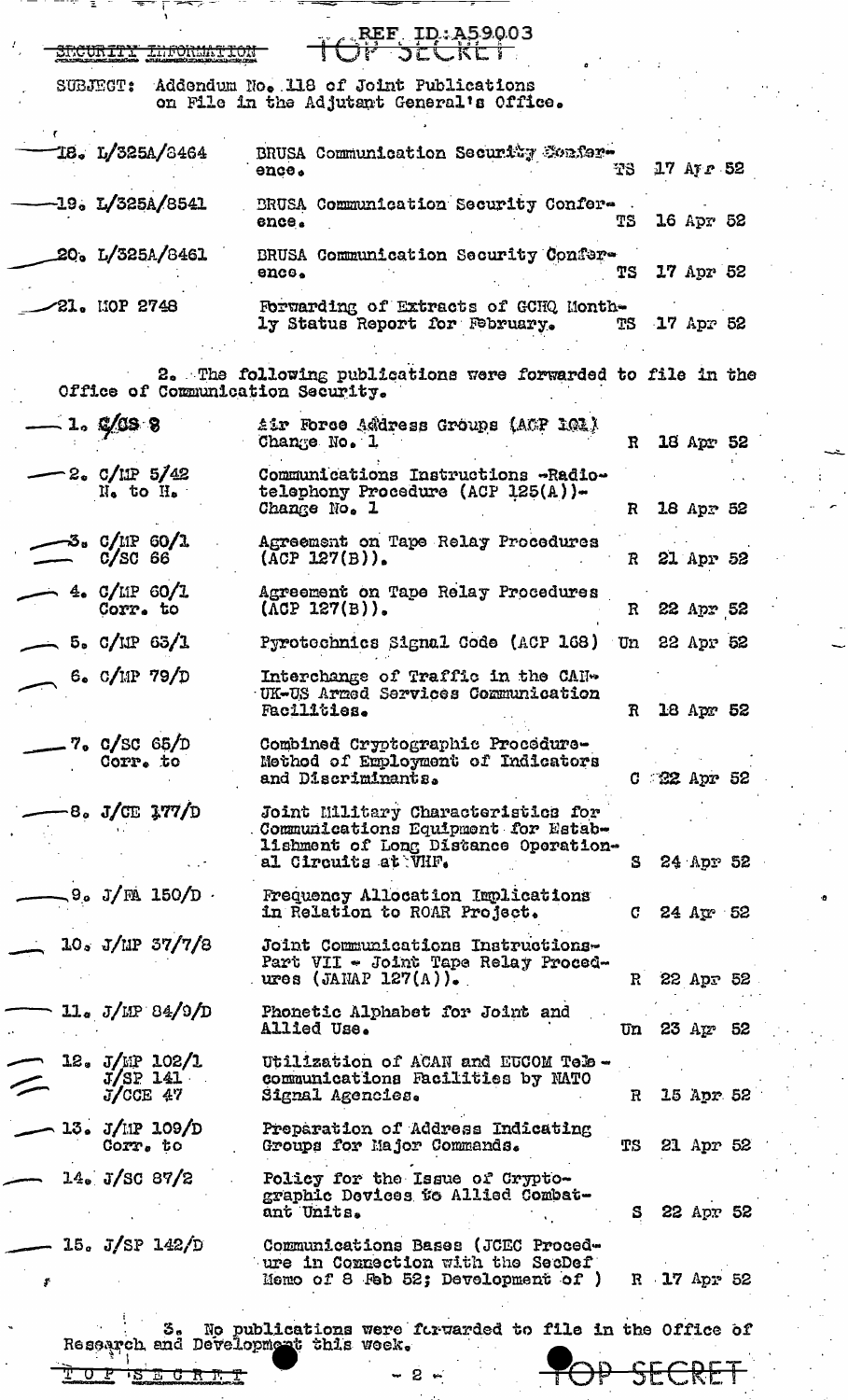**JURITY** INFORMATION ÷.

جأوب وتبع

### DEPARTMENT OF DEFENSE ARMED FORCES SECURITY AGENCY WASHINGTON 25, D. C.

| MEMORANDUM FOR SPECIAL DISTRIBUTION "B"                                                                | 21 April 1952          |
|--------------------------------------------------------------------------------------------------------|------------------------|
| Addendum No. 117 of Joint Publications<br><b>SUBJECT:</b><br>on File in the Adjutant General's Office. | Copy No. $\frac{1}{2}$ |

1. The following joint, combined, and NATO publications were received by the Adjutant General's Office during the week ending 19 April 1952.

| <u>SERIAL</u> |                              | <b>SUBJECT</b>                                                                                                | <b>CLASS</b> | <b>DATE</b> |              |  |
|---------------|------------------------------|---------------------------------------------------------------------------------------------------------------|--------------|-------------|--------------|--|
|               | $1.$ JCS 222/19              | Representation on Telecommunications Plann-<br>ing Committee.                                                 | S.           |             | 11 Apr 52    |  |
|               | 2. JCS 222/20                | Representation on Telecommunications Plann-<br>ing Committee.                                                 | S.           |             | 12 Apr 52    |  |
|               | 3. JCS 222/20<br>Dec. on     | Same as above.                                                                                                | S.           |             | 14 Apr 52    |  |
|               | 4. JCS 2073/331              | Communications Electronics Annex to the SHAPE<br>Defense Plan 1-54.                                           | C            |             | $3$ Apr $52$ |  |
|               | 5. JCEC Papers;<br>Status of | Status of JOEC Papers as of 11 April 1952.                                                                    | s            |             | 11 Apr 52    |  |
|               | 6. JCEC 881                  | Undesirable Duplication in Development of<br>Communication-Electronic Equipment.                              | $\mathbf{R}$ |             | 15 Apr 52    |  |
|               | 7. JCEC 882                  | Channel Spacing in the VHF (100-156 MCs) Bang.                                                                | S.           |             | 15 Apr 52    |  |
|               | 8. JCEC 883                  | Release of IFF Mark X (Retrofit of IEF Mark X)<br>Transponders in Certain UN Aircraft Operating<br>in Korea.) | S            |             | 17 Mar 52    |  |
|               | 9. CECM-323-52               | Briefing of US Position on Tooms Proposed<br>by BJCEB for the BJCEB-US-JGEC Meeting on<br>8 May 1952.         | S            |             | 14 Apr 52    |  |
|               | 10. CECM-331-52              | Change in Date of the 271st JCEC Meeting.                                                                     | S.           |             | 16 Apr 52    |  |
|               | 11. DCEM-343                 | Representation on Panels of the CAN-US-UK-<br><b>JCECs.</b>                                                   | $\mathbf{u}$ |             | 14 Apr 52    |  |
|               | 12. DCEM-344                 | Representation on Panels of the JCEC.                                                                         | Un           |             | 14 Apr 52    |  |
|               | -13. W-205                   | Change to CCM Key Lists.                                                                                      | S.           |             | 16 Apr 52    |  |
|               | -14. DC 2/7<br>$($ Final $)$ | NATO Security System.                                                                                         | G.           |             | $8$ Apr $52$ |  |

2. The following publications were forwarded to file in the Office of Communication Security.  $\mathcal{N}_{\mathcal{F},\mathcal{F}}$ 

|  |                     | 1. C/CE 9th Mtg.        | Agenda for the meeting to be held 17 April 1952.           |                   |
|--|---------------------|-------------------------|------------------------------------------------------------|-------------------|
|  | 2.00P9/11           |                         | Policy Statement of Changes to ACR's.                      | $17$ Apr $\infty$ |
|  |                     | $\sim$ 3. C/CP 9th Mtg. | Minutes of the meeting held 1 April 1952.                  | $1$ Apr $52$      |
|  | $\sim$ 4. C/MP 5/42 |                         | Communications-Instructions - Radiotelephony<br>Procedure. | 16 Apr 52         |
|  |                     | $5.$ C/NP 33/27         | Direction Finding Procedure - Change to ATP<br>ገደሰ(ል).     | <b>2 Ave R2</b>   |

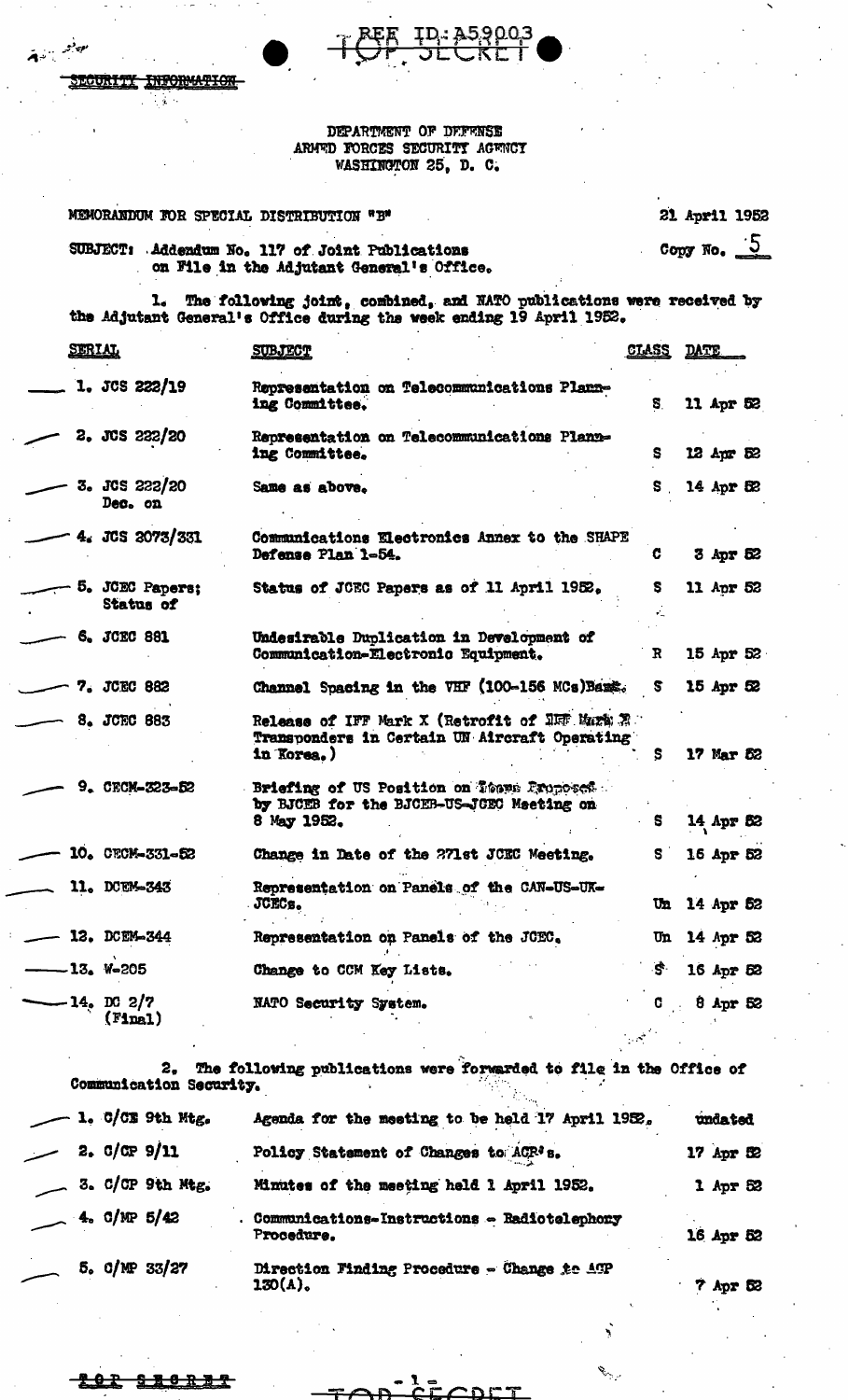| <b>I CORATTOPAN PURADILLERANE</b> |
|-----------------------------------|
| <b>ASIARE TO PARTNALLION</b>      |

<u>IIDCA5</u> 900  ${\tt I\!E}{\tt E}$ 

**SUBJECT:** Addendum No. 117 of Joint Publications on File in the Adjutant General's Office.

| 6.0/NP 77/1                                              | Charter for the Permanent Coordinating Working<br>Group of the CAN-UK-US-JCECs Methods and Proced-<br>ures Panels.             | 7 Apr 52        |
|----------------------------------------------------------|--------------------------------------------------------------------------------------------------------------------------------|-----------------|
| 7. C/MP 193rd Mtg.                                       | Agenda for the meeting to be held 24 April 1952.                                                                               | undated         |
| 8. C/SC 1/39<br>2nd Corr.                                | Combined Cipher Machine Traffic Returns.                                                                                       | $9$ Apr $52$    |
| 9. C / SC 65 / D                                         | Combined Cryptographic Procedure - Method of Employ-<br>ment of Indicators and Discriminants.                                  | 15 Apr 52       |
| 10. $C/TP$ 21/D                                          | Search and Rescue Communications Organization<br>for the North Atlantic Ocean Area.                                            | 7 Apr 52        |
| 11. C/WS 6th Mtg.                                        | Agenda for the meeting to be hold 24 April 1952.                                                                               | undated         |
| 12. J/M 81/D                                             | Standardization of Navigational Aids.                                                                                          | 14 Apr 52       |
| 13. $J$ CE 160/1/D                                       | Channel Spacing for UHF (225-400 MCs) Equipment.                                                                               | undated         |
| 14. J/CE 54th Mtg.                                       | Agenda for the meeting to be held 17 April 1952.                                                                               | undated         |
| 15, J/KW 47/15/D                                         | Far East Command Electronic Counterneasures Policy. 14 Apr 52                                                                  |                 |
| .16. <i>J/W</i> 140/D                                    | Radar and Communications Jamming and Antijamming.                                                                              | undated         |
| 17. $J/RA$ 149/D                                         | U. S. Military Requirements for Frequencies to<br>Utilize the Ionospheric Scatter Technique.                                   | 17 Apr 52       |
| 18. J/MP 109/D<br>Corr. to                               | Preparation of Address Indicating Groups for<br>Major Commands.                                                                | 17 Apr 52       |
| 19. $J/MP$ 111/D                                         | Release of JANAPs/ACPs to Turkey Under NATO<br>Affiliation.                                                                    | 11 Apr 52       |
| 20. J/NP 173rd Mtg.                                      | Agenda for the meeting to be held 24 April 1952.                                                                               | undated         |
| $21. J/\text{SC} 21/8/D$                                 | <b>Joint Recognition and Identification Signals</b><br>(JARAP 158()) Adequacy of as determined from<br>operational experience. | <b>9 Apr 52</b> |
| $22. J / \text{SC}$ 131/D<br>$N0$ to $H0$                | Military Characteristics for an Interim Jet<br><b>Fighter Authenticator.</b>                                                   | 7 Apr 52        |
| 23. $J/SC$ 132/D<br>$\overline{N}_0$ to $\overline{H}_0$ | 32 Wire Reperforator (Special AFSAM 9 Basket)<br>(Tape Editor) (General Purpose Key Generator)                                 | $9$ Apr 52      |
| $-24.$ J/SC 164/1                                        | Establishment of Cryptographic Committee as a<br>panel of EMCCC.                                                               | 14 Apr 52       |
| 25. J / SE 3/D                                           | Change in British Arrangements for Interception<br>and Analysis of Foreign Non-Communications Radio<br><b>Transmissions.</b>   | $9$ Apr $32$    |
| 26. J/WS 15th Mtg.                                       | Minutes of the meeting held 20 March 1952.                                                                                     | 20 Mar 52       |
| 27. J/WS 16th Mtg.                                       | Agenda for the meeting to be held 24 Apr 1952.                                                                                 | undated         |
|                                                          |                                                                                                                                |                 |

3. No publications were forwarded to file this week in the Office of Research and Development.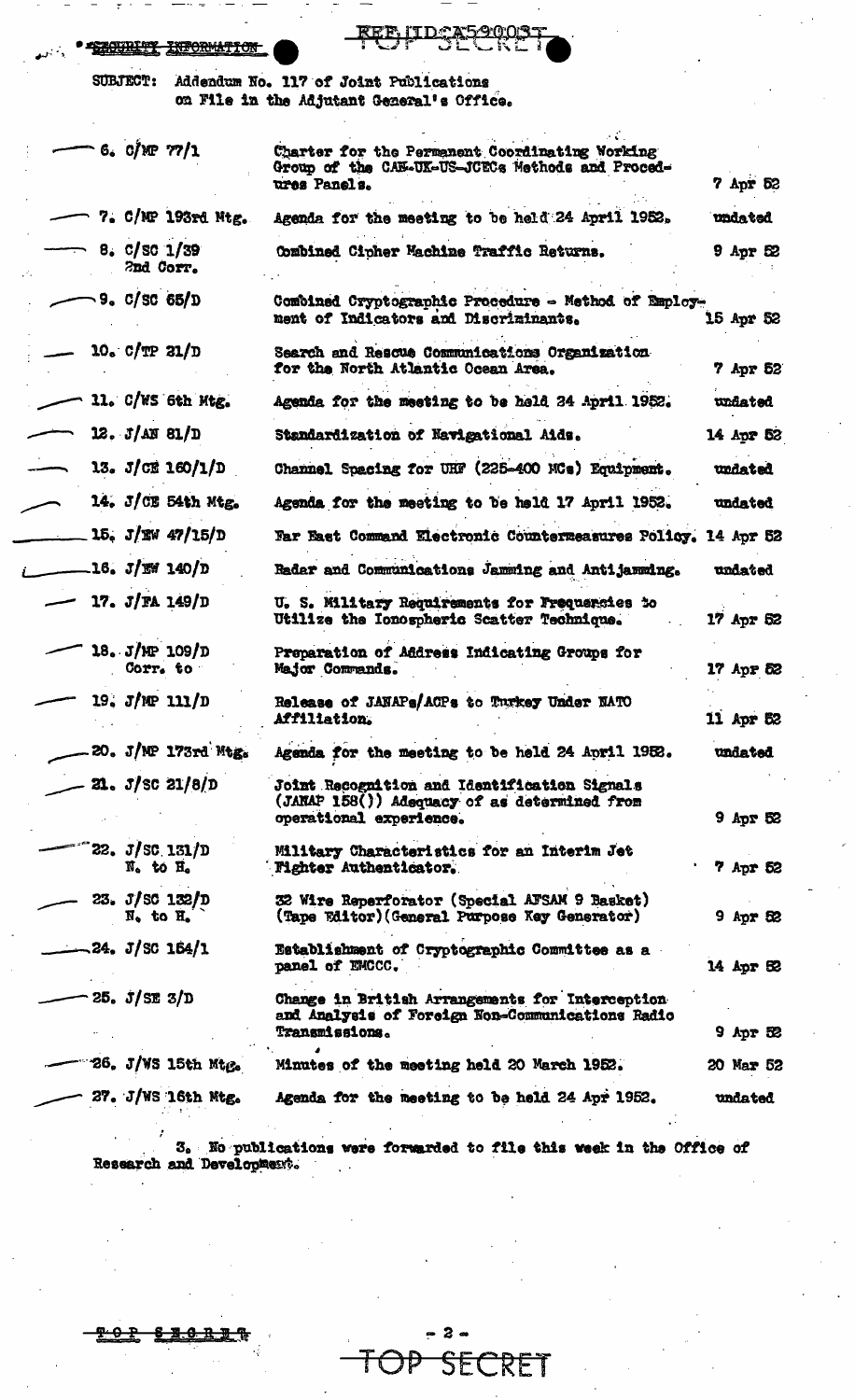**INFORMATION BOURITY** 

### DEPARTMENT OF DEFENSE ARMED FORCES SECURITY AGENCY WASHINGTON 25, D. C.

<u> : REF</u>

<u>dp<sub>i</sub>A59003</u>

| MEMORANDUM FOR SPECIAL DISTRIBUTION "B"      |                                                                                                                                                                                                                                            |                         | <b>14 April 1952</b>    |
|----------------------------------------------|--------------------------------------------------------------------------------------------------------------------------------------------------------------------------------------------------------------------------------------------|-------------------------|-------------------------|
| <b>SUBJECT:</b>                              | Addendum No. 116 of Joint Publications<br>on File in the Adjutant General's Office.                                                                                                                                                        |                         | Copy No. $\overline{5}$ |
| $\mathbf{1}_{\bullet}$                       | The following joint, combined, and NATO publications were received by<br>the Adjutant General's Office during the week ending 12 April 1952.                                                                                               |                         |                         |
| <b>STRIAL</b>                                | <b>SURJECT</b>                                                                                                                                                                                                                             | <u>CLASS</u>            | DATE                    |
| 1. JCS 838/36                                | Coordination of U.S. and U.K. Military<br>Operating Requirements in Libya.                                                                                                                                                                 | S.                      | 27 Mar 52               |
| 2. JCS 927/119                               | Organization of Technical Intelligence Within<br><b>KATO.</b>                                                                                                                                                                              |                         | $C = 18$ Mar 52         |
| <b>3. JCS 1978/10</b>                        | Review of Public Works Proposals of the Three<br>Military Departments.                                                                                                                                                                     | C.                      | 9 Apr 52                |
| 4. JCS $2074/12$                             | Cryptographic Systems for NATO Use.                                                                                                                                                                                                        | S.                      | $9$ Apr $52$            |
| $5.$ SM-911-52                               | Review of the Public Works Proposals of the<br>Three Willtary Departments.                                                                                                                                                                 | C                       | 9 Apr 52                |
| $6.$ JCEC 830/4                              | <b>Transatlantic Communications Ionospheric</b><br>Scatter Technique.                                                                                                                                                                      | C.                      | $9$ Apr 52              |
| 7. JCEC 848/1                                | Control of Radio Transmissions and Broadcast-<br>ing (European in Time of War)                                                                                                                                                             | S.                      | 8 Apr 52                |
| 8. JCEC 866/1                                | Protection of US Interests in Stockholm Con-<br>ference Summer 1952 and Department of Defense<br>Requirements and Specific Objectives at the<br>Forthcoming VHF Sound Broadcasting and Tele-<br>vision Conference, Stockholm, 28 May 1952. | S.                      | 7 Apr 52                |
| $9.$ JCEC 880                                | Proposal of American Cable and Radio Corpor-<br>ation for Laying of Submarine Cable Across<br>the North Atlantic.                                                                                                                          | S.                      | 4 Apr 52                |
| 10. JOEC 880<br>Adden. to                    | Same as above,                                                                                                                                                                                                                             | $^{\circ}$ S $^{\circ}$ | $9$ Apr 52              |
| 11. JCEC Mtg. 270                            | Minutes of the meeting held 3 April 1952.                                                                                                                                                                                                  | $\mathbf{s}^{\cdot}$    | 3 Apr 52                |
| __ 12. JOEC Mtg. 271                         | Agenda for the meeting to be held 15 April<br>1952.                                                                                                                                                                                        | S.                      | 9 Apr 52                |
| $-13.$ CECM-287-52                           | ACPs 101-105. Listings Concerning Italy.                                                                                                                                                                                                   | R                       | 2 Apr 52                |
| 14. CECM-291-52                              | Representation on the JCEC.                                                                                                                                                                                                                | Un                      | 2 Apr 52                |
| $-$ 15. CECM-307-52                          | EMCCC-FRFA-JCEC Meetings for the week 17-21<br>March 1952.                                                                                                                                                                                 | G.                      | $7$ Apr 52              |
| <b>CONTRACTOR DELL</b><br>$-$ 16. DCTM-00341 | Military Characteristics.                                                                                                                                                                                                                  | s                       | 9 Apr 52                |
| $-$ 17. J/WI 88/D                            | Military Characteristics for Remote Sensing<br>Device.                                                                                                                                                                                     | C.                      | 4 Apr $52$              |
| $  18$ J/WI 90/D                             | Military Characteristics for an Amphibious<br>Assault Close Support Guidance System.                                                                                                                                                       | C.                      | 4 Apr 52                |
| $-19.0000$                                   | Organization and Commanders NATO Allied<br>Command Europe, Central European Section.                                                                                                                                                       | C.                      | undated                 |

FRE  $\mathcal{P}$ ┪ 2E1

> $\pmb{\lambda}$ 8

 $\bullet$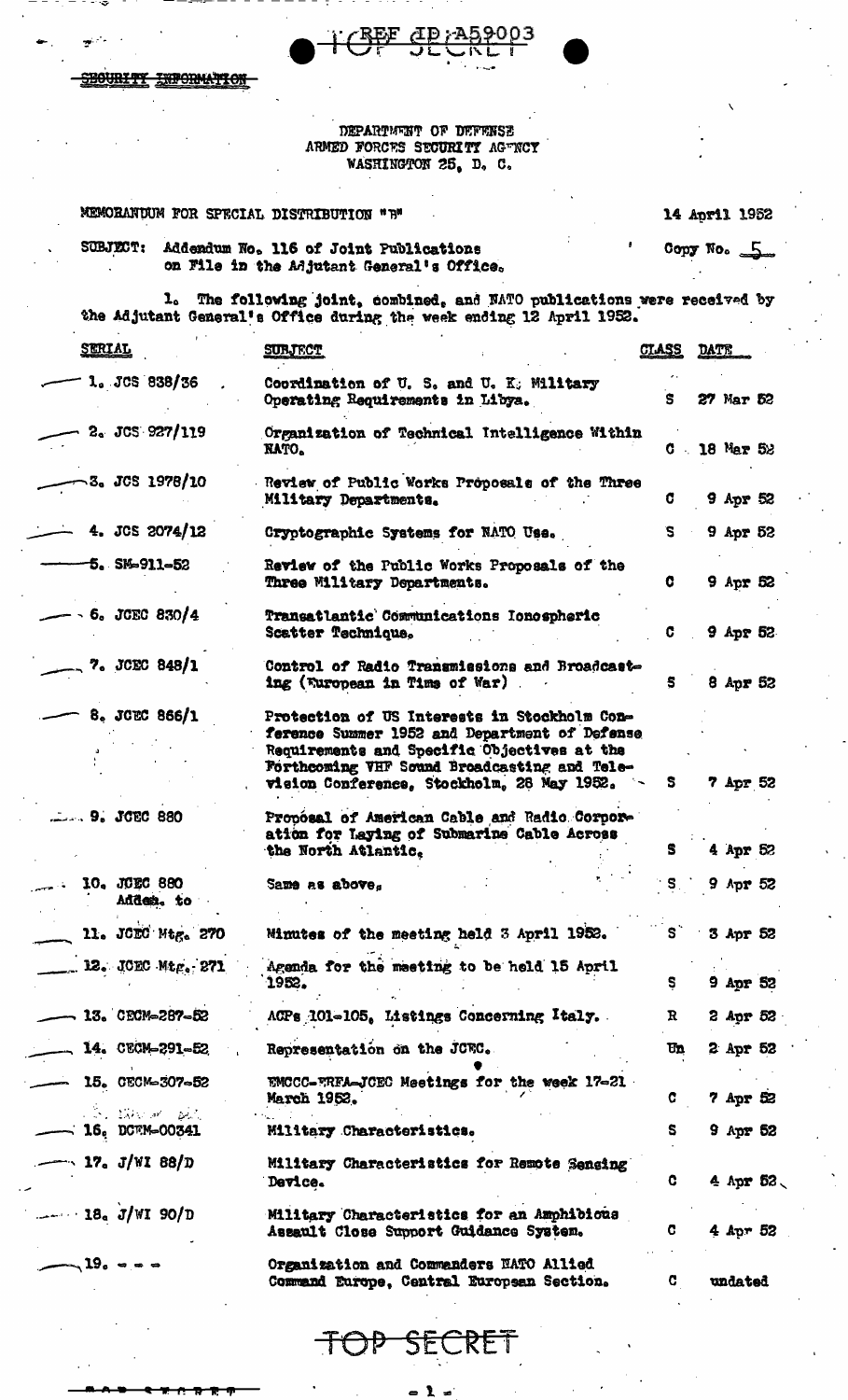#### **INFORMATION** <del>IRCURTYT</del>

|  | SUBJECT: Addendum No. 116 of Joint Publications |
|--|-------------------------------------------------|
|  | on File in the Adjutant General's Office.       |

| 720. SG 33/17<br>Dec. on              | Communications Publications Required for<br>Combined Use by the Armed Forces of the<br>Signatories of NATO (Visual Signalling<br>$\mathbf{R}$<br>Procedure, ACP 120) | 3 Apr 52            |
|---------------------------------------|----------------------------------------------------------------------------------------------------------------------------------------------------------------------|---------------------|
| $-21.$ SG 61/19                       | Format for Military Characteristics for<br>Communications-Electronics Equipment.<br>Un                                                                               | 3 Apr 52            |
| 2.<br>Communication Security.         | The following publications were forwarded to file in the Office of                                                                                                   |                     |
| $-$ 1. C/CS Mtg. 26                   | Agenda for the meeting to be held 17 April 1952.                                                                                                                     | undated             |
| $-$ 2. C/MP 10/19                     | Effective Date for Change No. 1 to ACP 126.                                                                                                                          | S3 xgA. 8           |
| $-$ 3. C/MP 15/15                     | Effective Date for ACP 129.                                                                                                                                          | 8 Apr 52            |
| $-4.$ C/NP 67/22                      | Definitions and Equipe lents (Agreed to by the CAN-<br>UK-US JORCs Warning and Target Information Panels.<br>for Inclusion in ACP 167)                               | $8 \text{ Apr } 52$ |
| 5. $C/NP$ 70/7                        | Effective Date for ACP $122(B)$ .                                                                                                                                    | 8 Apr $52$          |
| $-$ 6. C/NP Mtg. 192                  | Minutes of the meeting held 27 March 1952.                                                                                                                           | 27 Mar 52           |
| $-2$ $-2$ $\circ$ C/SC Mtg. 43        | Agenda for the meeting to be held 16 April 1952.                                                                                                                     | undated             |
| $-$ 8. J/C9 Mtg. 28                   | Agenda for the meeting to be held 17 April 1952.                                                                                                                     | undated.            |
| $-9.3$ /EW 127/2/D                    | Coordination of Countermeasures.                                                                                                                                     | 3 Apr 52            |
| - 10. J/MP 84/8/D<br>Adden, to        | Phonetic Alphabet for NATO Uses                                                                                                                                      | 2 Apr 52            |
| 11. $J/MP$ 109/D<br>Adden. to         | Preparation of Address Indicating Grouns for<br>Major Commands.                                                                                                      | 8 Apr $52$          |
| $-12. J/m 110/D$                      | Request for Publications.                                                                                                                                            | 8 Apr 52            |
| 13. J/MP Mtg. $172$                   | Minutes of the meeting held 27 March 1952.                                                                                                                           | 27 Mar 52           |
| $-14. J/SC 114/2$                     | Encoding of the Geographic Reference System.                                                                                                                         | 3 Apr 52            |
| $-15.$ J/SC Mtg. 70                   | Agenda for the meeting to be held 16 April 1952.                                                                                                                     | 2 Apr 52            |
| $1.6.$ J/SP 103/D<br>Adden, to        | Safeguarding of Allied Long Distance Wireless<br>Communications.                                                                                                     | 2 Apr 52            |
| —17. J/SP 133/2/D                     | Communications Electronics Annex to the SHAPE<br>Defense Plan 1-54.                                                                                                  | 4 Apr 52            |
| $-18. J/WI 41/7/D$<br><b>Corr.</b> to | Additional Security Features for IFF Mark X Systems, 2 Apr 52                                                                                                        |                     |

ID: A59003

REE

3. No publications were forwarded to file in the Office of Research and Development this week.

╉ SECRI 尹

 $-2-$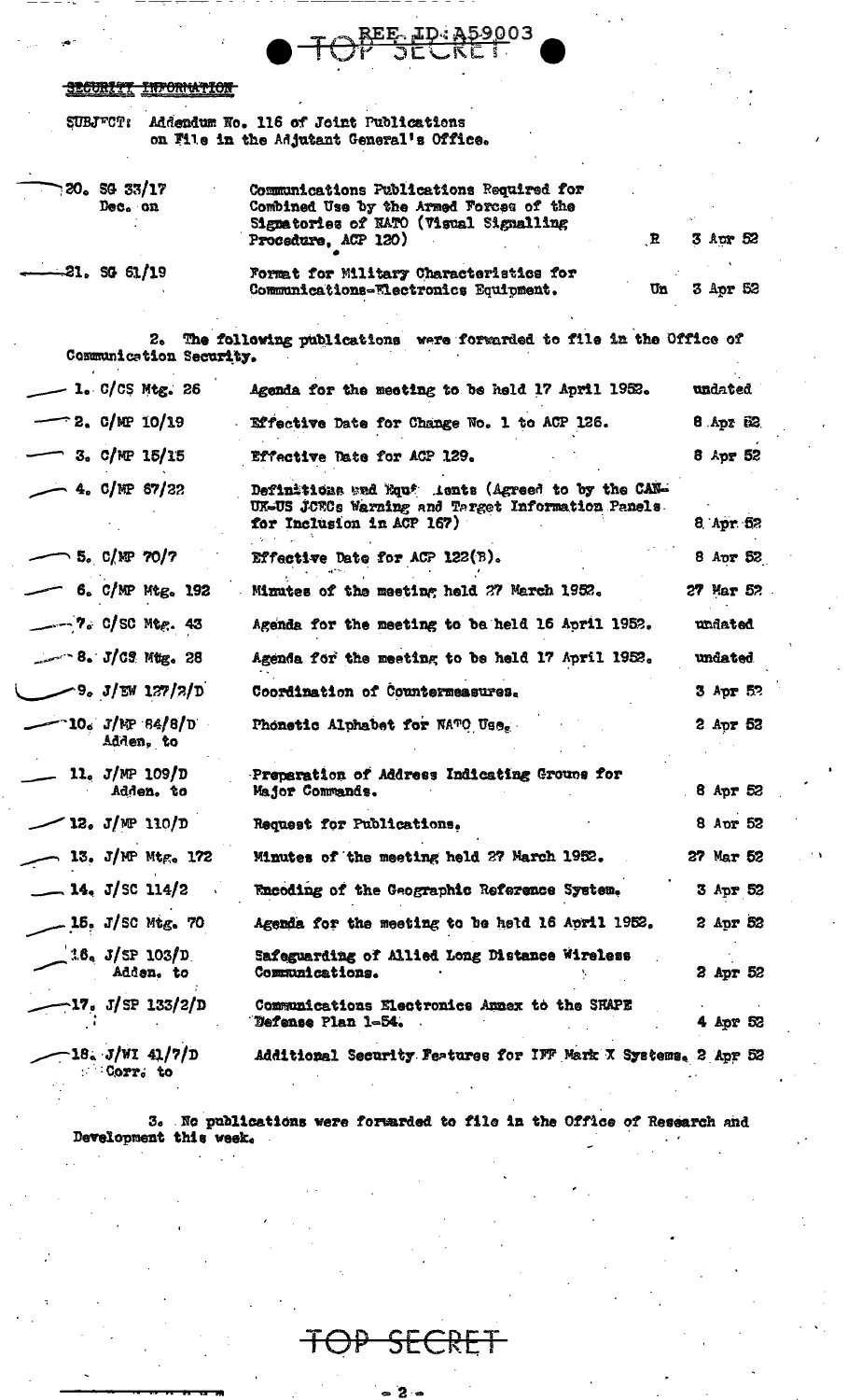**REF ID:A59003** <u>ARET</u> TOP

DEPARTMENT OF DEFENSE ARMED FORCES SECURITY AGENCY WASHINGTON 75, D. C.

MEMORANDUM FOR SPECIAL DISTRIBUTION "B"

SECURITY INFORMATION

|  |         | 7 April 1952    |
|--|---------|-----------------|
|  | Cy. No. | <b>CONTRACT</b> |

Addendum No. 115 of Joint Publications<br>on File in the Adjutant General's Office. SUBJECT:

1. The following joint, combined, and NATO publications were received by the Adjutant General's Office during the week ending 5 April 1952.

| <b>SERIAL</b>                  | <b>SUBJECT</b>                                                                                                           | <u>CTASS</u> | <b>DATE</b> |                  |  |
|--------------------------------|--------------------------------------------------------------------------------------------------------------------------|--------------|-------------|------------------|--|
| 1. JOS ROSTER                  | Roster of JCS Committees and Agencies as of<br>1 April 1952.                                                             | R            |             | $1$ Apr $52$     |  |
| $2.$ JCS 626/12                | National Stockpile Program.                                                                                              | G            |             | 6 Mar 52         |  |
| 3. JCS 1725/155                | Revision of Department of Defense Master<br>Urgency List.                                                                | R            |             | 12 Mar 52        |  |
| 4. JOS 1725/160                | Revision of Department of Defense Master<br>Urgency List.                                                                | S            |             | 22 Mar 52        |  |
| 9-51, Corr. to                 | 5. JCEC Info.Memo General Information.                                                                                   | R            |             | $1$ Apr $62$     |  |
| 6. JCEC Info. Memo<br>$4 - 52$ | Preparation of Briefing Sheets.                                                                                          |              |             | Un 27 Mar 52     |  |
| 7. JCEC 436/1                  | Revision of the Charter of the Joint Signal<br>and Evaluation Analysis Subpanel (J/SE)                                   | $\mathbf{R}$ |             | 1 Apr $52$       |  |
| 8. JCRC $717/2$                | Ultra High Frequency (UHF) Radio Sets for the<br>Military Services (Wealuation of the Miniatur-<br>ized UHF Commund Set) | $\mathbf{R}$ |             | 27 Mar 52        |  |
| 9. JCEC 760/3                  | Request for Direct Communications Between the<br>Frequency Allocation Panel and the U. S.<br>Member ERFA.                |              |             | R . 28 Mar 5?    |  |
| 10. JOEC 760/3<br>Corr. to     | Same as above.                                                                                                           | $\mathbf{R}$ |             | 1 Apr 52         |  |
| $-11.$ JCEC 846/1              | Radio Frequency Training Course.                                                                                         | Ř            |             | $2$ Apr $52$     |  |
| 12. JCEC 861/1                 | Combined Wartime Radio Frequency Allocation<br>Plan.                                                                     | s            |             | <b>31 Mar 52</b> |  |
| ¬13. JCEC 876                  | Delineation of Cryptographic Areas.                                                                                      | S.           |             | 28 Mar 52        |  |
| 14. JCEC 877                   | CIA/OPC Strategic War Plan in Support of the<br>Joint Outline Emergency War Plan.                                        | TS           |             | 31 Mar 52        |  |
| $\equiv$ 15. JCEC 878          | Additional Security Features for IFF Mark X<br>System.                                                                   | `S           |             | 31 Mar 52        |  |
| 16. JCEC 879                   | Provision of a Basic Anglo-French Code Book<br>for NATO Armed Forces.                                                    | s            |             | $2$ Apr 52       |  |
| <b>17. JCEC Mtg.269</b>        | Minutes of the meeting held 20 March 1952.                                                                               | s            |             | 20 Mar 52        |  |
| 18. JCEC Mtg.270               | Agenda for the meeting to be held 3 April 1952.                                                                          | S.           |             | 28 Mar 52        |  |
| $19. * * *$                    | Joint Military Characteristics for a Miniatur-<br>ized Airborne UHF Command Set.                                         | R            |             | undated.         |  |
| 20.009328/3                    | Operational Brevity Code (ACP 165) (Proposed<br>Change/Amendment No. 3)                                                  | $\mathbf{R}$ |             | <b>27 Mar 52</b> |  |
|                                | P SECRET                                                                                                                 |              |             |                  |  |

<del>경 6</del> -8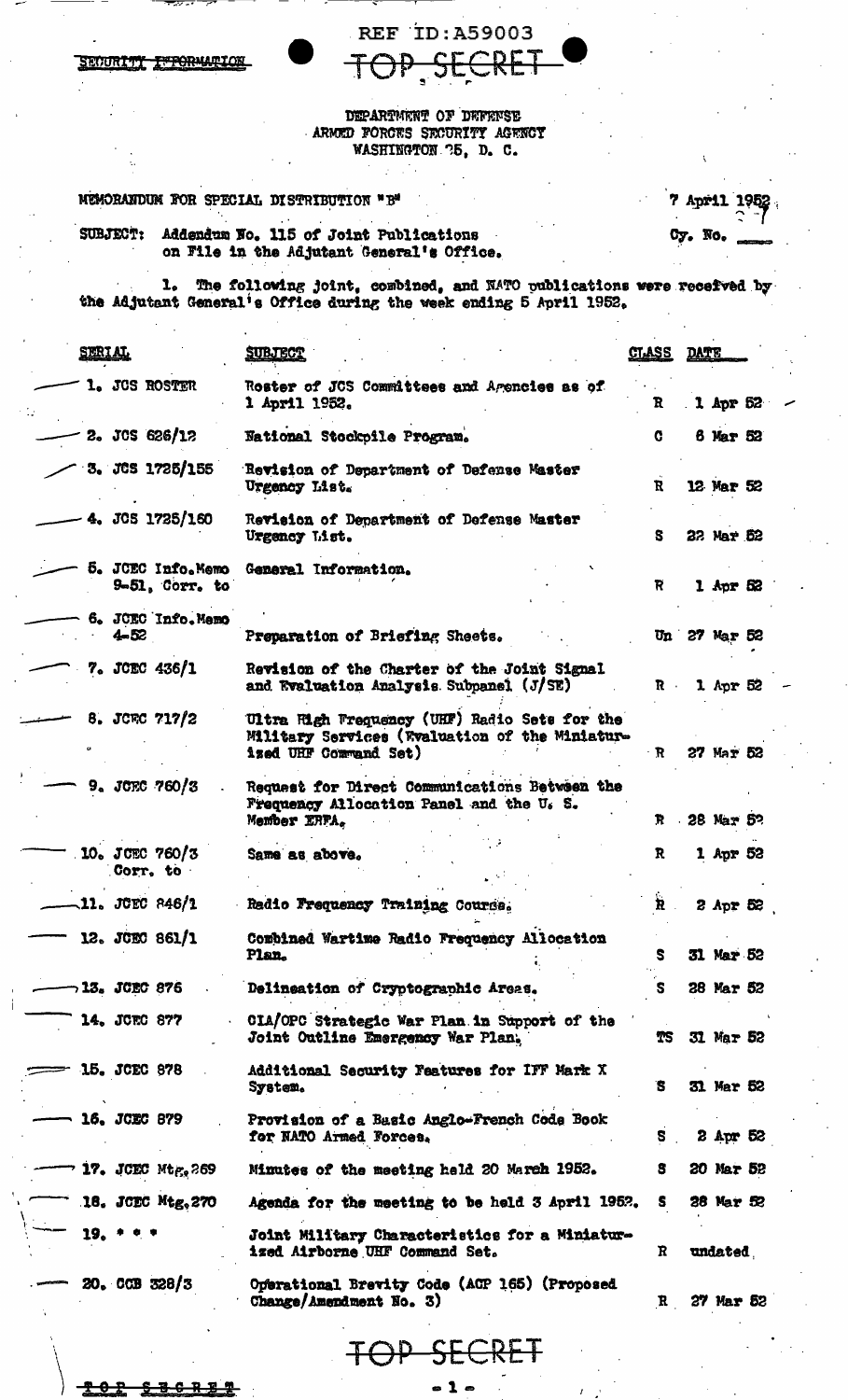#### **INFORMATION** CURITY

**REE** 

Ş

 $\mathbf{u}$ 

 $\mathcal{F}^{\mathcal{G}}$  ,  $\mathcal{C}$ 

31 Mar

27 Mar 52

52  $\ddot{\phantom{a}}$ 

 $\frac{1}{2}$ 

 $\Delta$ 

| 21. CCB 364<br>Plan for the Employment of Recognition and | Addendum No. 115 of Joint Publications<br>antico de<br>on File in the Adjutant General's Office. |
|-----------------------------------------------------------|--------------------------------------------------------------------------------------------------|
|                                                           |                                                                                                  |
| Identification Signals (ACP 150-154)                      |                                                                                                  |
| 22. CECM-267-52<br>Definition of the term "Radio"         |                                                                                                  |

| CO. UKUM-287-52         | Briefing of U. S. Position on Items Proposed<br>by BJCEB for the BJCFB-US JCEC Meeting on<br>8 May 1952. |    | 1 Apr 52  |  |
|-------------------------|----------------------------------------------------------------------------------------------------------|----|-----------|--|
| -24. <i>J/C</i> E 176/D | Military Characteristics for Cable Layer Under-<br>ground LC-236( )/MT                                   | Un | 28 Mar 52 |  |
|                         |                                                                                                          |    |           |  |

Formet for Military Characteristics for Commun-ications-Electronics Equipment. **PT\TA** Un 26 Mar 52

2. The following publications were forwarded to file in the Office of Communication Security.

|  | $-1.$ C/MP 5/41                 | Proposed Additions and Amendments to ACP 166.                                                       |              | Un 26 Mar 52 |    |
|--|---------------------------------|-----------------------------------------------------------------------------------------------------|--------------|--------------|----|
|  | $-2.$ C/NP 78                   | Use of Codress Procedure with the Combined<br>Cipher Machine.                                       | S.           | 31 Mar 52    |    |
|  | 3. C / SC 1 / 39<br>Corr. to    | Combined Cipher Machine Traffic Returns.                                                            | c            | 27 Mar 52    |    |
|  | 4. $C/5C$ 33/5/1<br>Corr. to    | Agreement on Combat Cryotösystems -Operations<br>Code and Prearranged Message Code.                 | $\mathbf{R}$ | 27 Mar 52    |    |
|  | 5. C/SC 33/6/1<br>Corr. to      | Agreement on Combat Cryptosystems-Map Reference<br>and Numerical Cryptosystems.                     | R            | 27 Mar 52    |    |
|  | $6.0$ /SC 64                    | Single Call Sign Method for Employment of<br>Call Signs of Field Forces Radio (Wireless) Sets. S    |              | 28 Mar 52    |    |
|  | 7. $C/TP 23/D$                  | Symbols for Tactical Communications Systems.                                                        | R            | 31 Mar 52    |    |
|  | 8. $C/WI$ 10/17/D               | IFF Mark X -Introduction of Selective Indent-<br>ication Feature.                                   | S.           | 28 Mar 52    |    |
|  | $9.$ C/WS Mtg. $5$              | Minutes of the meeting held 20 March 1952.                                                          | s            | 20 Mar 52    |    |
|  | 10. $J/\text{CP } 36/\text{D}$  | Release of Communications Publications (JANAPS/<br>ACPS) for SHAPE Use.                             | S.           | $1$ Apr 5?   |    |
|  | 11. J/OP Mtg. 14                | Minutes of the meeting held 24 March 1952.                                                          | S.           | 24 Mar 52    |    |
|  | 12. $J/\cos 37/\pi$<br>N. to H. | Preparation of Address Indicating Groups for<br>Major Commands.                                     | TS .         | 2 Apr 52     |    |
|  | $\sim$ 13. J/MP 107/D           | Definitions and Equivalents.                                                                        |              | R 31 Mar 52  |    |
|  | 14. $J/MP$ 109/D                | Preparation of Address Indicating Groups for<br>Major Commands.                                     |              | Apr:         | 52 |
|  | 15. $J/$ SC 88/4<br>$J/VS$ 2/7  | Classified Transmission during collection and<br>dissemenation of controlled weather information. S |              | 28 Mar 52    |    |
|  | $-16.$ J/SC 154/D               | Establishment of Cryptographic Commistee as<br>panel of FMCCC.                                      | s            | $2$ Apr 52   |    |
|  | $\sim$ 17. J/SP 139/D           | Statement of U. S. Military Requirements in<br>Luxembourg.                                          | TS I         | 31 Mar 52    |    |
|  | $-18. J/SP 140/D$               | Communications Electronics in Bodo Arca.<br>Norway.                                                 | TS.          | 1 Apr 52     |    |
|  | 19. $J/WI$ 41/7/D               | Additional Security Features for IFF Mark X<br>Systems.                                             | S            | 31 Mar 52    |    |
|  | з.                              | No publications were forwarded to the Office of Research and                                        |              |              |    |
|  | Development this week.          | <del>)P SECRET</del>                                                                                |              |              |    |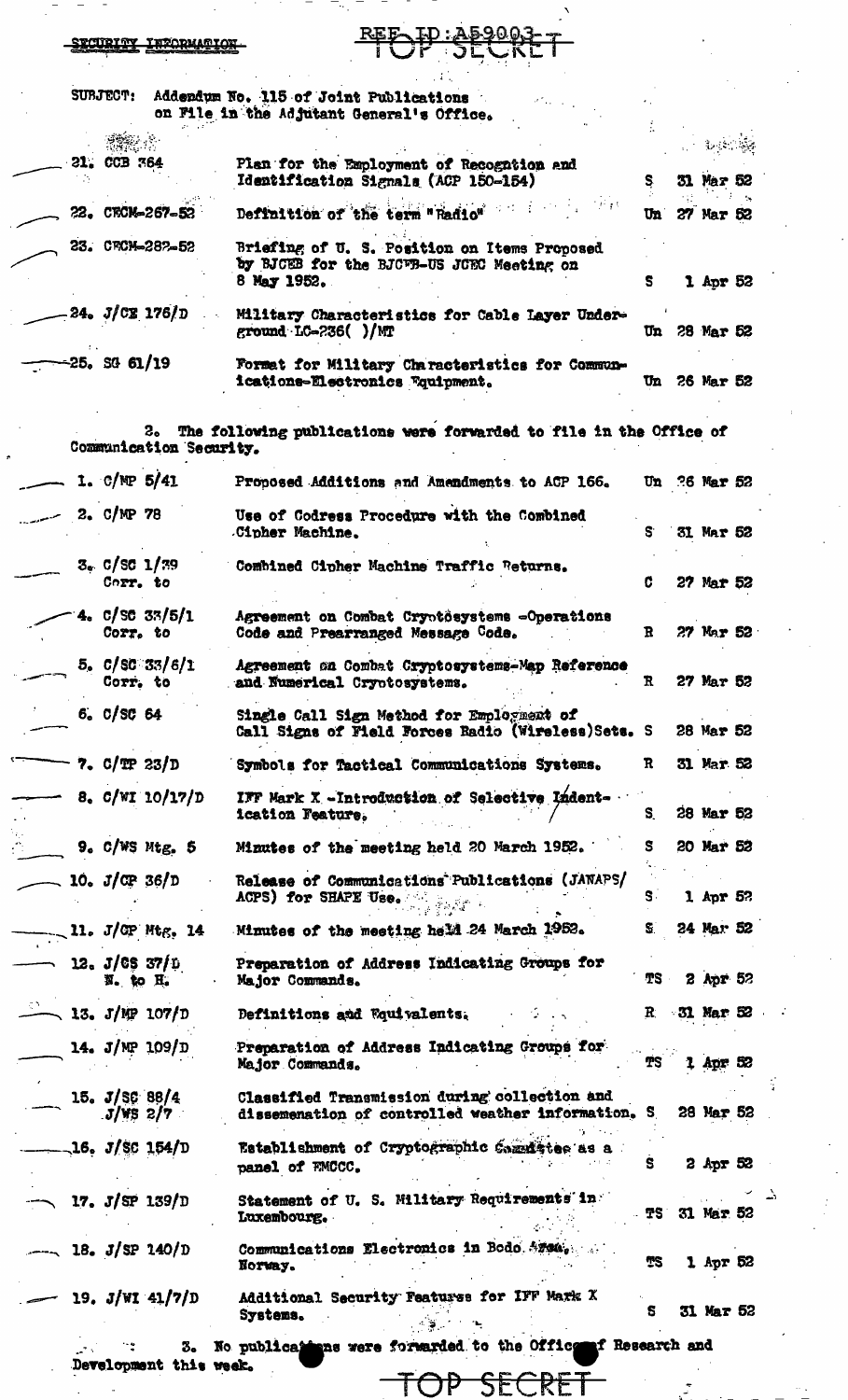REF ID:A59003

 $\partial P$ 

SECRET

CURTI INFORMATION

DEPARTMENT OF DEFENSE<br>ARMED FORCTS SECURITY AGENCY<br>WASHINGTON 25, D. C.

| SUBJECT:                      | Addendum No. 114 of Joint Publications<br>on File in the Adjutant General's Offic.                                                                              |                   | Copy No.         |
|-------------------------------|-----------------------------------------------------------------------------------------------------------------------------------------------------------------|-------------------|------------------|
|                               | 1. The following joint, combined, and WATO publications were received by<br>the Adjutant General's Office during the week ending 29 March 1952.                 |                   |                  |
| SERIAL                        | <b>SUBJECT</b>                                                                                                                                                  | <u>CLASS</u> DATE |                  |
| $-1.$ JCS 2045/12<br>N. to H. | Sections I, II, IV, V, VI, VII, and VIII of<br>Chapter III, Joint Action Armed Forces Pub-<br>lication.                                                         | R.                | 24 Mar 52        |
| $2.$ DM-55-52                 | Written and Oral Briefs for Chairman, JCS.                                                                                                                      | R                 | 24 Mar 52        |
| 3. JCEC Paperes<br>Status of  | Status of JCEC Papers as of 18 March 1952.                                                                                                                      | $\cdot$ S         | 18 Mar 52        |
| 4. JCEC 824<br>Adden. to      | Promulgation of Information and Instructions<br>Re: EMCCC, ELLA, and ERFA.                                                                                      | $\mathbf{R}$      | 24 Mar 52        |
| 5. JCRC 830/3                 | Representation by the National Bureau of<br>Standards (Department of Commerce) on Steer-<br>ing Group for ROAR Project.                                         | R                 | 26 Mar 52        |
| 6. JCEC 834/1                 | Licensing Arrangement for Foreign Manufacture<br>of Civil Aeronautics Administration Distance<br>Measuring Equipment.                                           | TS.               | 27 Mar 52        |
| 7. JCEC 873                   | : Joint Military Characteristics for a One-Mile<br>Ultraportable FM Radio Set AN/PRC-26.                                                                        | R                 | 20 Mar 52        |
| 8. JCEC 874                   | Joint Military Characteristics for Airborne<br>LORAN Receiving Set.                                                                                             | R.                | 31 Mar 52        |
| <b>9. JORC 875</b>            | Policy Governing the Use of Uniform Agreements<br>or Contracts by the Military Departments in<br>Securing Commercial Communications Facilities<br>and Services. | $\mathbf{R}$      | 24 Mar 52        |
| 10. CCB 151/1                 | Charter for the Combined Wave Propagation<br>Panel.                                                                                                             | R                 | 19 Mar. 52       |
| 11, SG 153/2<br>Dec. on       | Organization of European Signals Agencies.                                                                                                                      | $\mathbf{R}$      | 5 Nov 51         |
| $12.$ SGM-640-52              | Distribution of ACPs 235, 236, and 237.                                                                                                                         | s.                | <b>24 Mar 52</b> |
| Communication Security.       | 2. The following publications were forwarded to file in the Office of                                                                                           |                   |                  |
| $1.$ C/CP Mtg. 9              | Agenda for the meeting to be held 1 April 1952.                                                                                                                 | R                 | undated.         |
| 1-52                          | 2. C/MP Info. Memo Distress and Rescue Procedure.                                                                                                               | Un                | 27 Mar 52        |
| 3. $C/MP$ 43/1/D<br>2nd Corr. | Single Call Sign Method (CAN-UK-US Agreement on<br>Method of Employment of Call Signs (Wireless)<br>Nets of Field Forces)                                       | S                 | 20 Mar 52        |
|                               |                                                                                                                                                                 |                   |                  |

SECRET

 $-1 -$ 

 $8T + 0$ ₽